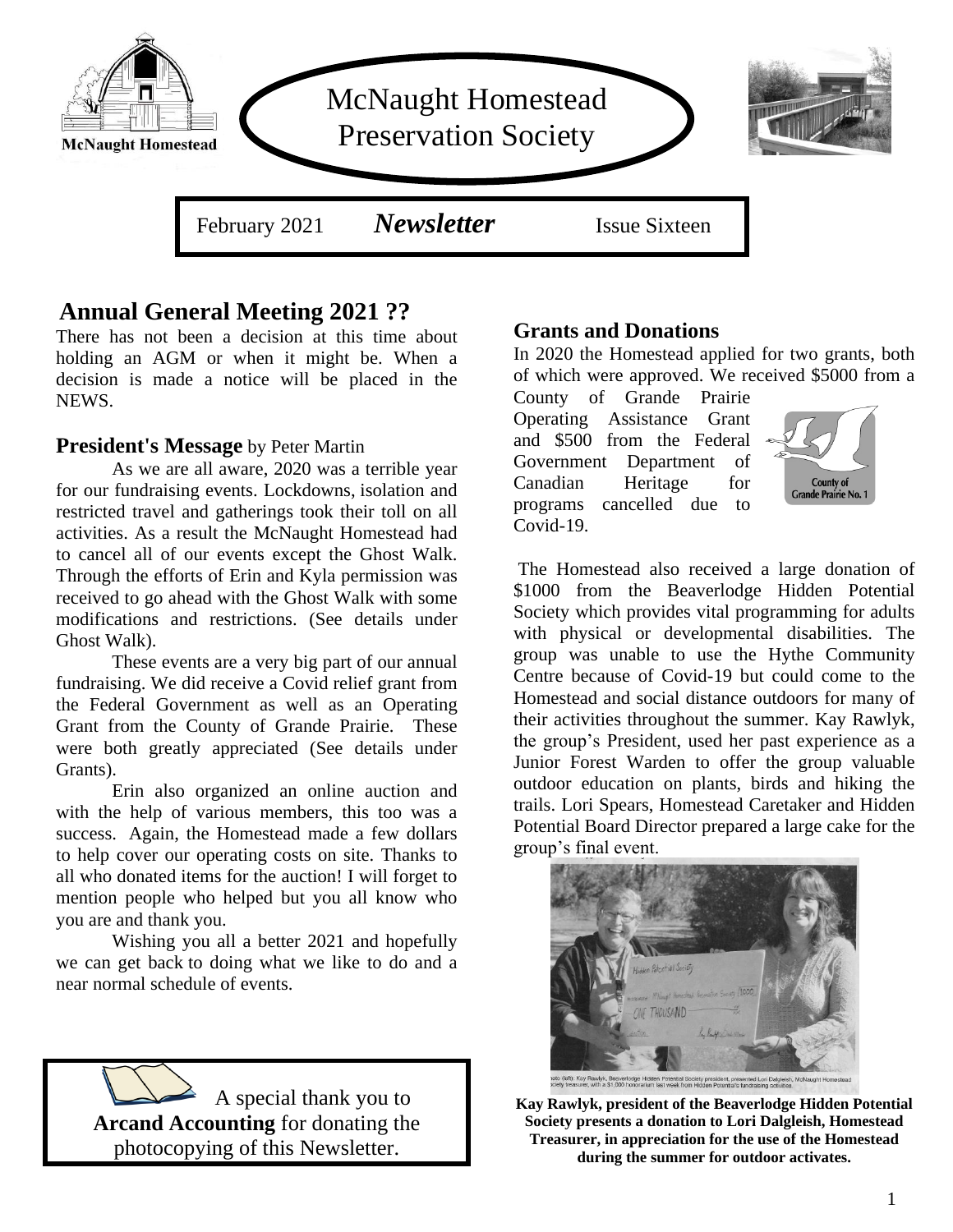## **Doug Mackie, a good friend and supporter of the Homestead dies at 97.**

Doug was born in Paris, ON, January 3, 1924. At four years of age the family moved to Beaverlodge in the Peace River region of Alberta where he grew up on a farm. At nineteen, Doug joined the RCAF and graduated from #5 Air Observer School in Winnipeg in 1943. There he became navigator on a Canadian Lancaster bomber with the 426 Squadron. His crew flew one complete tour of operations on missions over Europe in 1945. After the war Doug used veteran credits to obtain a B.Sc. in Agriculture at the University of Alberta. He became an Agricultural Officer with Agriculture Canada where his lengthy, distinguished career involved the regulatory inspection of seeds, feeds, fertilizers and pesticides.



**Doris McFarlane, Doug Mackie and Betty Gaudin at studio circa 2012**

Doug was a good friend of the Homestead Society and made several substantial contributions to Boardwalk construction and to the Homestead and attended several of the Homestead's Summer Festivals.

# **Events for 2021???**

## **At this point scheduling is uncertain!**

 ► **GALA FUND RAISER was postponed in 2020 and will hopefully be rescheduled sometime in 2021.** 

► **JULY McNaught Homestead Open House, Arts Festival and I.O.D.E Tea 2020 was cancelled.**

## ► **Ghost Walk in 2020** - **A big Success**

The Ghost Walk was the highlight for the Homestead last fall. Many changes and a new format were required to meet the Covid-19 requirements. Firstly people had to buy tickets for one of three nights at a specific time and register on arrival. Tickets were sold to control the number of people on site at one time. Three one-hour shifts were run on Oct.23 and



two on both Oct. 24 and Oct. 30. Everything went really well. We made a few dollars from donations and had very few complaints about the changes. Many thanks to Erin, Kyla and Peter and their helpers for all the setup and take down.



 **Great helpers for registration table**





**Banjo players in the barn Good looking guy**

#### **Art & Photography Programs and Workshops**

 $\overline{\phantom{a}}$ 

These events are up in the air for now. Watch our website for other events in art, photography and nature walks. Also on the website are many old photos and a history of the Homestead.

#### **Your Membership is Important!**

With an annual \$10 membership or with The New Life Time membership in the McNaught Homestead Society you will receive our annual newsletter with dates of all upcoming events or changes for the year.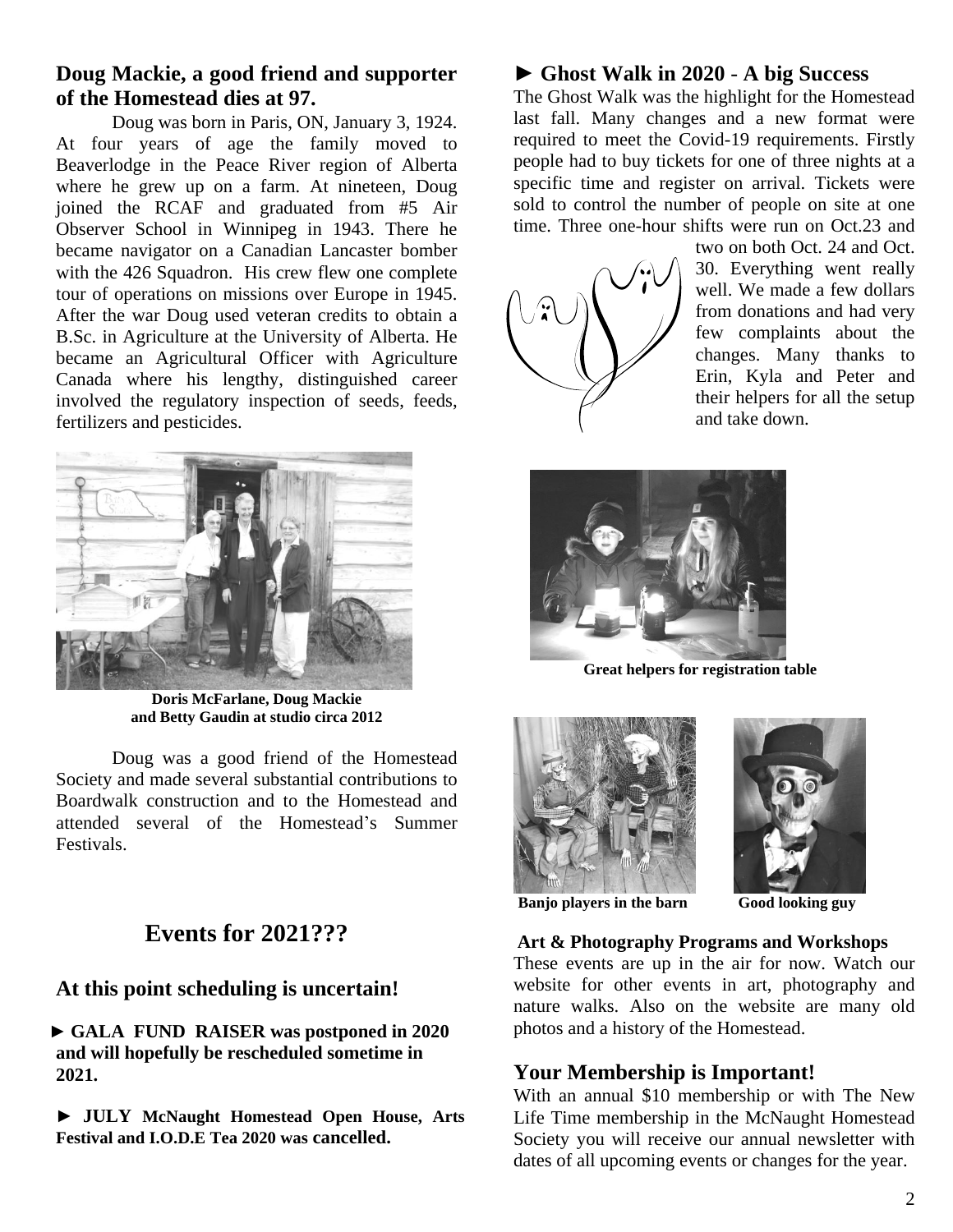For you to be a great supporter of the McNaught Homestead we need your membership to show number of members in grant applications and to keep our mail list updated. With a good number of members grant applications are much stronger. Please continue to support the Homestead by completing the form on the last page of this newsletter and submitting your membership fee. Thank you!

#### **Donations & Volunteering are welcome and necessary for Homestead Preservation work**

As a Society we depend on fundraising and in-kind donations to be able to apply for matching grants to fund various projects in the preservation of the Homestead. Large or small, we accept them all. Charitable tax receipts will be issued for all donations.

## **BACS and McNaught Homestead Society join forces to store permanent art collections**

For many years the Beaverlodge Art and Culture Centre and the McNaught Homestead Society have stored our respective permanent art collections in the basement at BACS, not catalogued or easily accessible. This has all changed with the recent installation of gallery-style storage that will accommodate dozens of framed art pieces, along with a five-drawer flat storage cabinet for the collection of unframed sketches and drawings. The next step is to have BACS and the McNaught Homestead Society catalogue their own art in digital and hard copy format.

Artists in the collection include Ed Bader, Marian Brown, Robert Guest, Marjorie Henn, Vicki Hotte, Evy McBryan, Euphemia McNaught, Isabel Perry, Suzanne Sandboe, Charlotte Schmidt, Jean Wagner, and many more.

## **Boardwalk is Open to the Public**

The Boardwalk is open to the public by foot access. Park at the Homestead and follow the signs for the 20 minute walk from the barn to the Boardwalk.

See the Trumpeter swans during the summer, hopefully with cygnets. Please observe social distancing with other visitors.



**Boardwalk sign showing bird types you might see**

#### **Public Use of the Homestead**

The Schoolhouse/Studio is a facility that is available for retreats, meetings, classes, and social events. It can be reserved by contacting Lori (780-897-9973) or see our website for information.

As a Non-Profit Society we accept donations for use of the studio and grounds. We now have a **Facilities Use Form** and require a damage deposit (\$250) for groups of **25 or more**.



**Inside the Studio**

## **Hindsight 2020 at the Homestead**

#### by Lori Spears

What a year! Had trouble with the furnace that was costly to fix. Back door was fixed once but still has a problem. Summer student, Terris Lappenbush, was superb and was respectful of equipment and just all around handy. Wood shed and outhouses were painted. Ramp was built allowing mowers to drive right into C-Can. Brush cutting, trail maintenance and all the mowing went well. This was a good year for wildlife too. Five cygnets reared at the lake survived the summer. Also seen on site were snowshoe hare, hawks, owls, a lynx, moose and deer.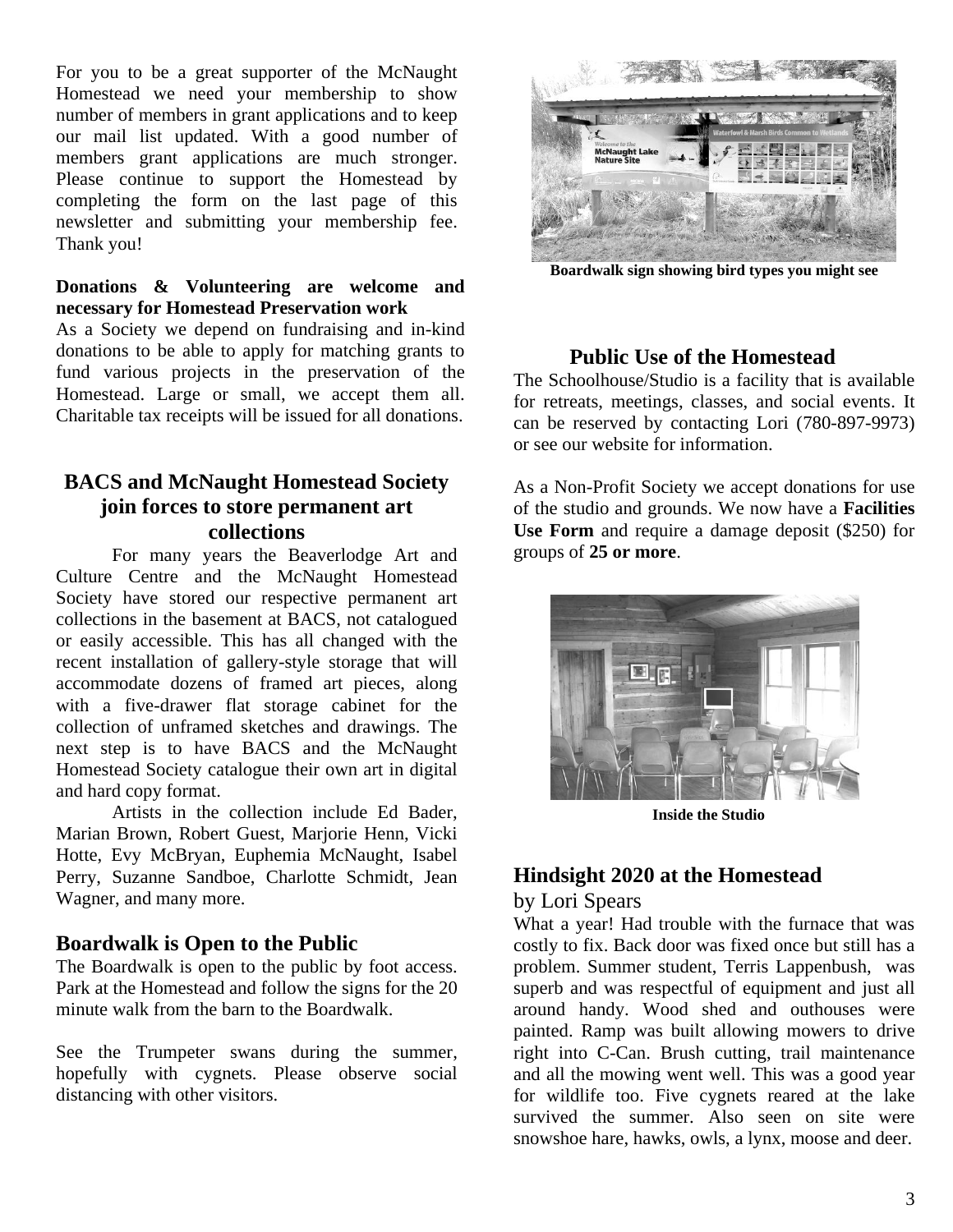

**Maps available in box on the garage**

# **McNaught Homestead** Preservation Society mcnaught-homestead-heritage.

 **Home sweet Home**

# **Board of Directors**

Peter Martin, Chair Erin Dwernychuk, Vice Chair Vicki Hotte, Secretary Lori Dalgleish, Treasurer

Kyla Martin Betty Gaudin Eileen Martin

Marjorie Henn Angie Patterson Don Nelson Sheila Zumwalt

# **Honorary Members**

Doris McFarlane Arlene Martin Ted Smyth

## **Membership Gifts**

At only \$10 a year, a membership may be a welcome gift for one or more of your friends. See the membership application form on the last page of the Newsletter. Mail to Box 879 Beaverlodge, AB T0H 0C0 or go to the website and pay using Pay Pal.

#### **[www.mcnaught-homestead-heritage.com](http://www.mcnaught-homestead-heritage.com/)**



 **New storage racks in Archive room at BACS**